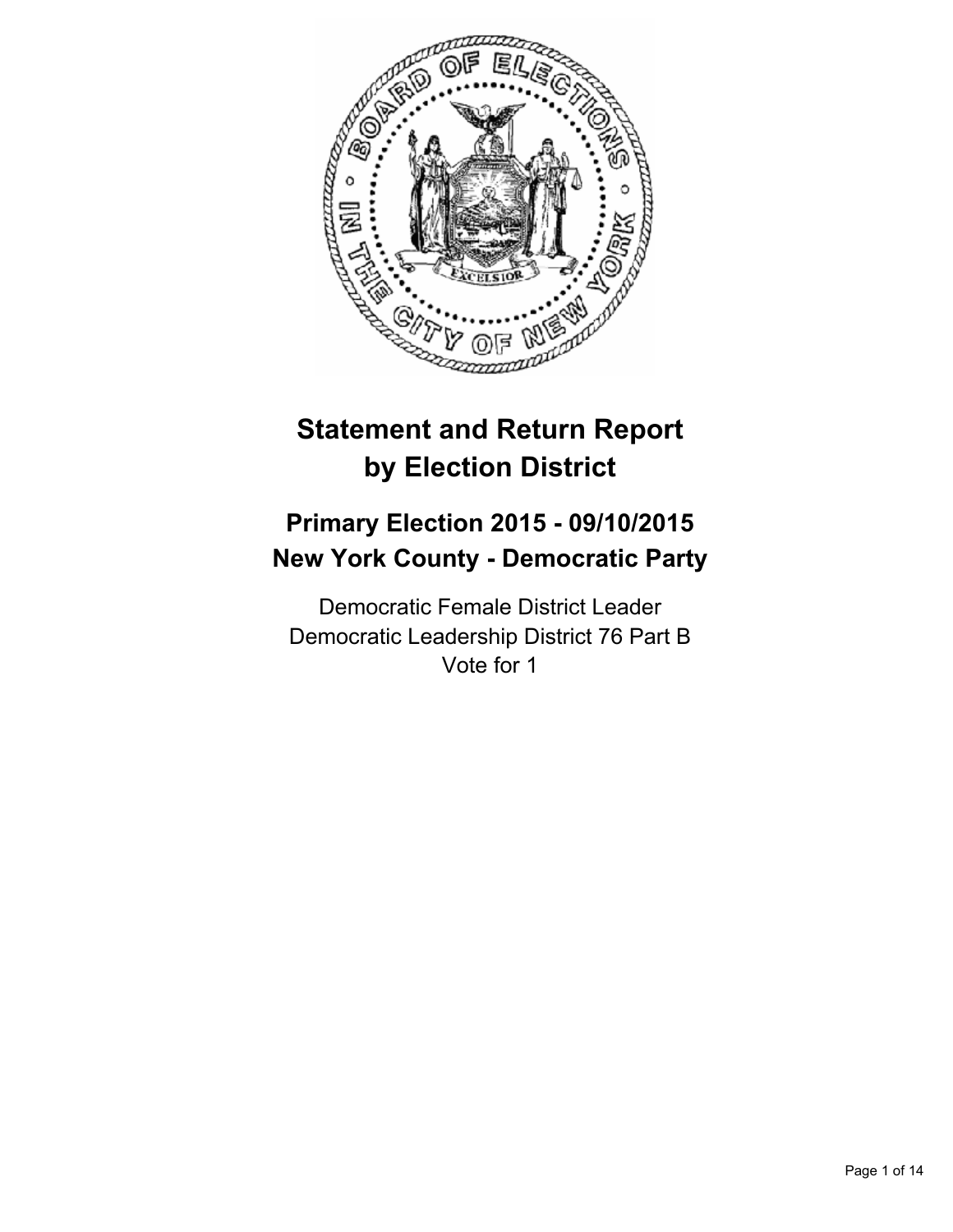

| PUBLIC COUNTER                                           | 10           |
|----------------------------------------------------------|--------------|
| ABSENTEE/MILITARY                                        | $\mathbf{0}$ |
| AFFIDAVIT                                                |              |
| Total Ballots                                            | 11           |
| Less - Inapplicable Federal/Special Presidential Ballots | $\Omega$     |
| <b>Total Applicable Ballots</b>                          | 11           |
| KIM M. MOSCARITOLO                                       | 4            |
| PAULINE DANA-BASHIAN                                     | 7            |
| Total Votes                                              | 11           |

## **040/76**

| PUBLIC COUNTER                                           | 23           |
|----------------------------------------------------------|--------------|
| ABSENTEE/MILITARY                                        |              |
| AFFIDAVIT                                                | 0            |
| <b>Total Ballots</b>                                     | 24           |
| Less - Inapplicable Federal/Special Presidential Ballots | $\mathbf{0}$ |
| <b>Total Applicable Ballots</b>                          | 24           |
| KIM M. MOSCARITOLO                                       | 14           |
| PAULINE DANA-BASHIAN                                     | 6            |
| <b>Total Votes</b>                                       | 20           |
| Unrecorded                                               | 4            |
|                                                          |              |

# **042/76**

| PUBLIC COUNTER                                           | 32 |
|----------------------------------------------------------|----|
| ABSENTEE/MILITARY                                        | 0  |
| <b>AFFIDAVIT</b>                                         | 0  |
| <b>Total Ballots</b>                                     | 32 |
| Less - Inapplicable Federal/Special Presidential Ballots | 0  |
| <b>Total Applicable Ballots</b>                          | 32 |
| KIM M. MOSCARITOLO                                       | 16 |
| PAULINE DANA-BASHIAN                                     | 11 |
| JIL EISNER (WRITE-IN)                                    |    |
| <b>Total Votes</b>                                       | 28 |
| Unrecorded                                               | 4  |

| <b>PUBLIC COUNTER</b>                                    | 23             |
|----------------------------------------------------------|----------------|
| ABSENTEE/MILITARY                                        | 0              |
| AFFIDAVIT                                                | $\overline{2}$ |
| <b>Total Ballots</b>                                     | 25             |
| Less - Inapplicable Federal/Special Presidential Ballots | 0              |
| <b>Total Applicable Ballots</b>                          | 25             |
| KIM M. MOSCARITOLO                                       | 12             |
| PAULINE DANA-BASHIAN                                     | 11             |
| JILL EISNER (WRITE-IN)                                   | 1              |
| <b>Total Votes</b>                                       | 24             |
| Unrecorded                                               | 1              |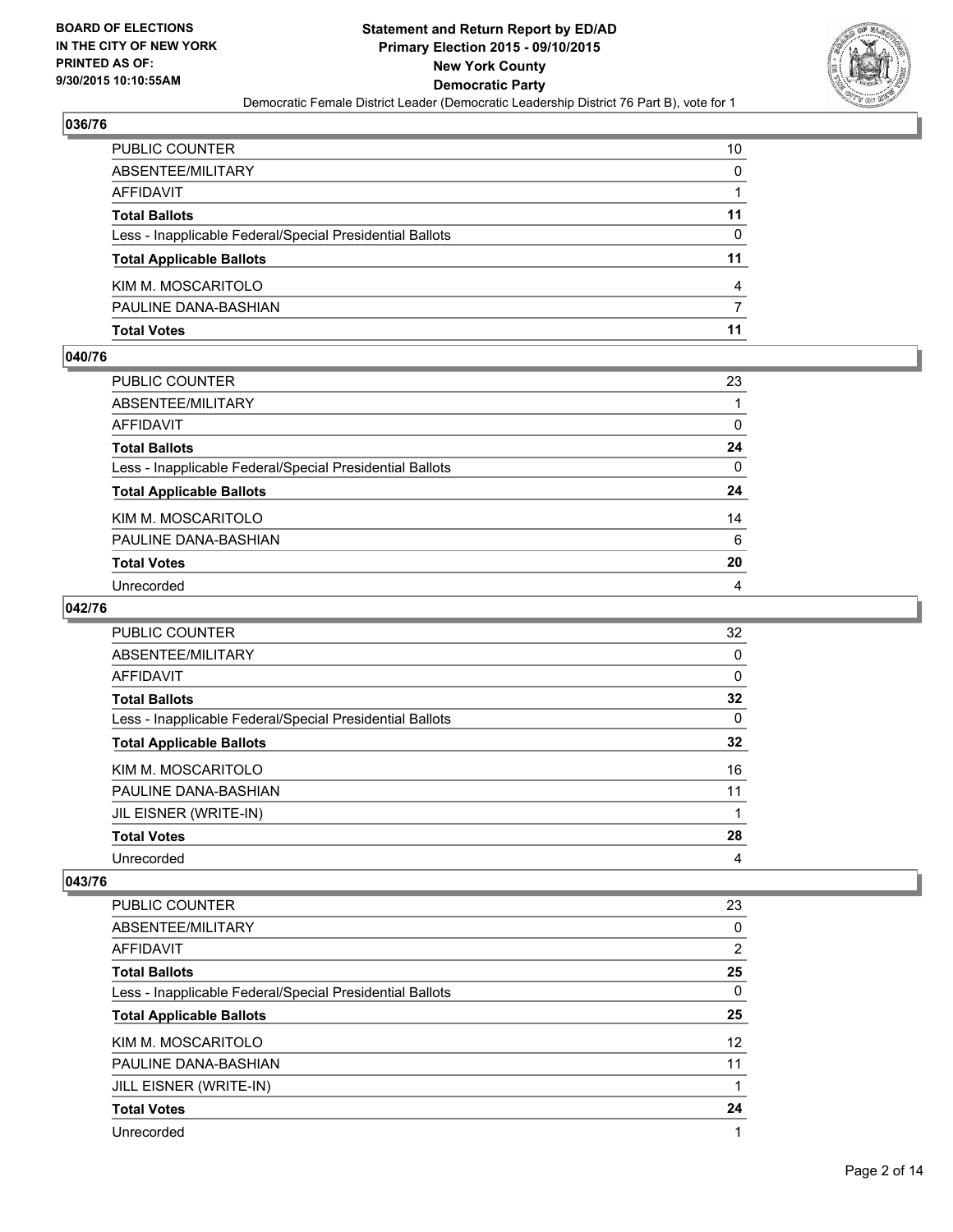

| PUBLIC COUNTER                                           | 19             |
|----------------------------------------------------------|----------------|
| ABSENTEE/MILITARY                                        | $\mathbf{0}$   |
| AFFIDAVIT                                                | $\Omega$       |
| Total Ballots                                            | 19             |
| Less - Inapplicable Federal/Special Presidential Ballots | 0              |
| <b>Total Applicable Ballots</b>                          | 19             |
| KIM M. MOSCARITOLO                                       | 7              |
| PAULINE DANA-BASHIAN                                     | 10             |
| <b>Total Votes</b>                                       | 17             |
| Unrecorded                                               | $\overline{2}$ |

#### **045/76**

| PUBLIC COUNTER                                           | 11 |
|----------------------------------------------------------|----|
| ABSENTEE/MILITARY                                        | 0  |
| AFFIDAVIT                                                | 0  |
| Total Ballots                                            | 11 |
| Less - Inapplicable Federal/Special Presidential Ballots | 0  |
| <b>Total Applicable Ballots</b>                          | 11 |
| KIM M. MOSCARITOLO                                       | 5  |
| PAULINE DANA-BASHIAN                                     | 4  |
| <b>Total Votes</b>                                       | 9  |
| Unrecorded                                               | 2  |

## **046/76**

| PUBLIC COUNTER                                           | 25       |
|----------------------------------------------------------|----------|
| ABSENTEE/MILITARY                                        | 3        |
| AFFIDAVIT                                                | 0        |
| <b>Total Ballots</b>                                     | 28       |
| Less - Inapplicable Federal/Special Presidential Ballots | $\Omega$ |
| <b>Total Applicable Ballots</b>                          | 28       |
| KIM M. MOSCARITOLO                                       | 14       |
| PAULINE DANA-BASHIAN                                     | 8        |
| <b>Total Votes</b>                                       | 22       |
| Unrecorded                                               | 6        |

| PUBLIC COUNTER                                           | 8 |
|----------------------------------------------------------|---|
| ABSENTEE/MILITARY                                        |   |
| AFFIDAVIT                                                | 0 |
| <b>Total Ballots</b>                                     | 9 |
| Less - Inapplicable Federal/Special Presidential Ballots | 0 |
| <b>Total Applicable Ballots</b>                          | 9 |
| KIM M. MOSCARITOLO                                       | 8 |
| PAULINE DANA-BASHIAN                                     |   |
| <b>Total Votes</b>                                       | 9 |
|                                                          |   |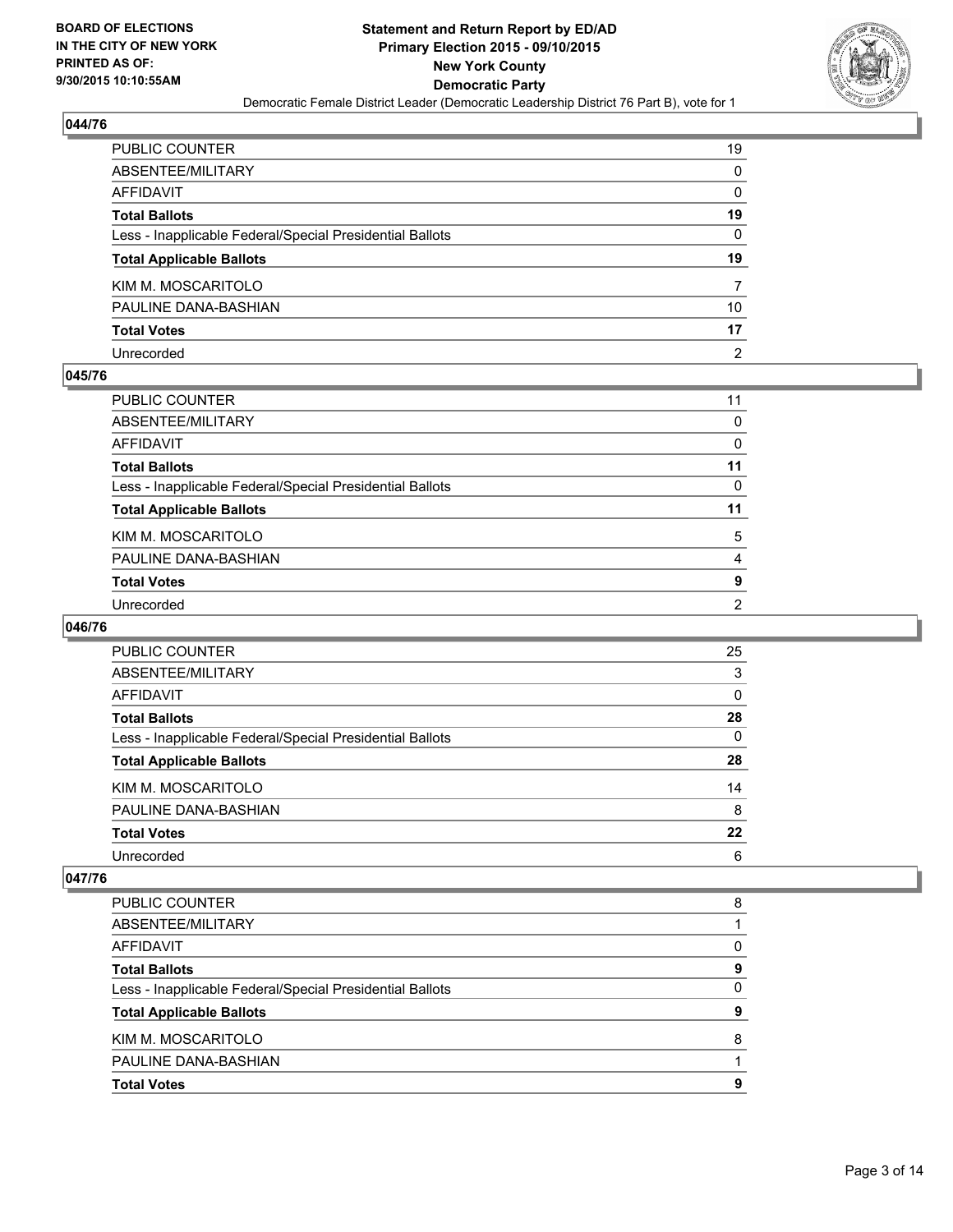

| PUBLIC COUNTER                                           | 11           |
|----------------------------------------------------------|--------------|
| ABSENTEE/MILITARY                                        | $\Omega$     |
| AFFIDAVIT                                                | $\mathbf{0}$ |
| Total Ballots                                            | 11           |
| Less - Inapplicable Federal/Special Presidential Ballots | $\mathbf{0}$ |
| <b>Total Applicable Ballots</b>                          | 11           |
| KIM M. MOSCARITOLO                                       |              |
| PAULINE DANA-BASHIAN                                     | 10           |
| Total Votes                                              | 11           |

## **049/76**

| PUBLIC COUNTER                                           | 17           |
|----------------------------------------------------------|--------------|
| ABSENTEE/MILITARY                                        | $\Omega$     |
| AFFIDAVIT                                                | 0            |
| Total Ballots                                            | 17           |
| Less - Inapplicable Federal/Special Presidential Ballots | $\mathbf{0}$ |
| <b>Total Applicable Ballots</b>                          | 17           |
| KIM M. MOSCARITOLO                                       | 8            |
| PAULINE DANA-BASHIAN                                     | 6            |
| <b>Total Votes</b>                                       | 14           |
| Unrecorded                                               | 3            |
|                                                          |              |

## **050/76**

| <b>PUBLIC COUNTER</b>                                    | 26 |
|----------------------------------------------------------|----|
| ABSENTEE/MILITARY                                        |    |
| AFFIDAVIT                                                | 0  |
| <b>Total Ballots</b>                                     | 27 |
| Less - Inapplicable Federal/Special Presidential Ballots | 0  |
| <b>Total Applicable Ballots</b>                          | 27 |
| KIM M. MOSCARITOLO                                       | 15 |
| PAULINE DANA-BASHIAN                                     | 9  |
| <b>Total Votes</b>                                       | 24 |
| Unrecorded                                               | 3  |

| PUBLIC COUNTER                                           | 18             |
|----------------------------------------------------------|----------------|
| ABSENTEE/MILITARY                                        |                |
| AFFIDAVIT                                                | 0              |
| <b>Total Ballots</b>                                     | 19             |
| Less - Inapplicable Federal/Special Presidential Ballots | $\Omega$       |
| <b>Total Applicable Ballots</b>                          | 19             |
| KIM M. MOSCARITOLO                                       | 11             |
| PAULINE DANA-BASHIAN                                     | 6              |
| <b>Total Votes</b>                                       | 17             |
| Unrecorded                                               | $\overline{2}$ |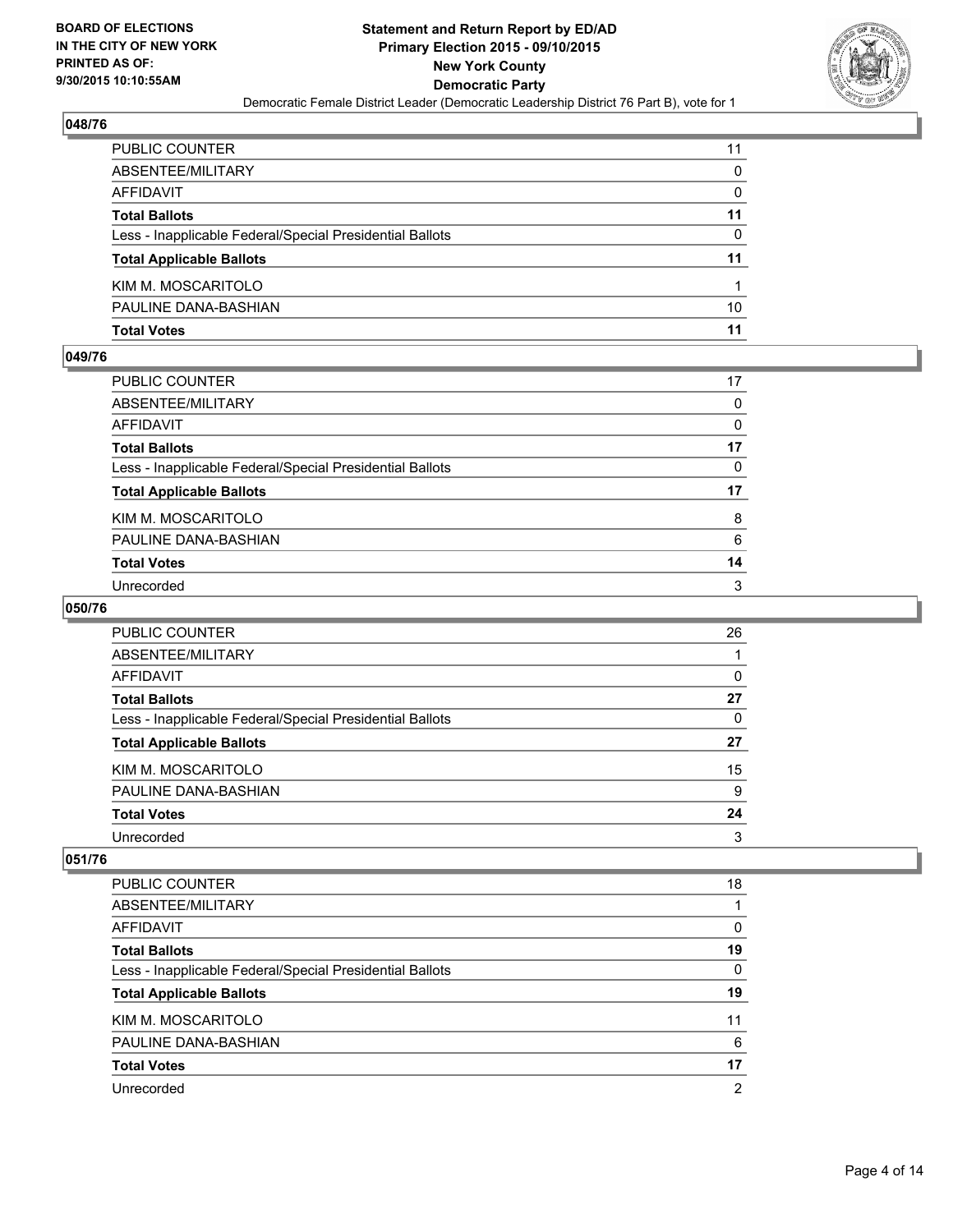

| PUBLIC COUNTER                                           | 15             |
|----------------------------------------------------------|----------------|
| ABSENTEE/MILITARY                                        |                |
| AFFIDAVIT                                                | $\mathbf{0}$   |
| Total Ballots                                            | 16             |
| Less - Inapplicable Federal/Special Presidential Ballots | 0              |
| <b>Total Applicable Ballots</b>                          | 16             |
| KIM M. MOSCARITOLO                                       | 8              |
| PAULINE DANA-BASHIAN                                     | 6              |
| <b>Total Votes</b>                                       | 14             |
| Unrecorded                                               | $\overline{2}$ |

## **053/76**

| PUBLIC COUNTER                                           | 12 <sup>2</sup> |
|----------------------------------------------------------|-----------------|
| ABSENTEE/MILITARY                                        |                 |
| AFFIDAVIT                                                | 0               |
| Total Ballots                                            | 13              |
| Less - Inapplicable Federal/Special Presidential Ballots | 0               |
| <b>Total Applicable Ballots</b>                          | 13              |
| KIM M. MOSCARITOLO                                       | 6               |
| PAULINE DANA-BASHIAN                                     | 4               |
| Total Votes                                              | 10              |
| Unrecorded                                               | 3               |

#### **054/76**

| PUBLIC COUNTER                                           | 11 |
|----------------------------------------------------------|----|
| ABSENTEE/MILITARY                                        | 4  |
| AFFIDAVIT                                                | 0  |
| <b>Total Ballots</b>                                     | 15 |
| Less - Inapplicable Federal/Special Presidential Ballots | 0  |
| <b>Total Applicable Ballots</b>                          | 15 |
| KIM M. MOSCARITOLO                                       | 9  |
| PAULINE DANA-BASHIAN                                     | 5  |
| <b>Total Votes</b>                                       | 14 |
| Unrecorded                                               |    |
|                                                          |    |

| PUBLIC COUNTER                                           | 38             |
|----------------------------------------------------------|----------------|
| ABSENTEE/MILITARY                                        | $\overline{2}$ |
| <b>AFFIDAVIT</b>                                         | 0              |
| <b>Total Ballots</b>                                     | 40             |
| Less - Inapplicable Federal/Special Presidential Ballots | $\Omega$       |
| <b>Total Applicable Ballots</b>                          | 40             |
| KIM M. MOSCARITOLO                                       | 20             |
| PAULINE DANA-BASHIAN                                     | 15             |
| <b>Total Votes</b>                                       | 35             |
| Unrecorded                                               | 5              |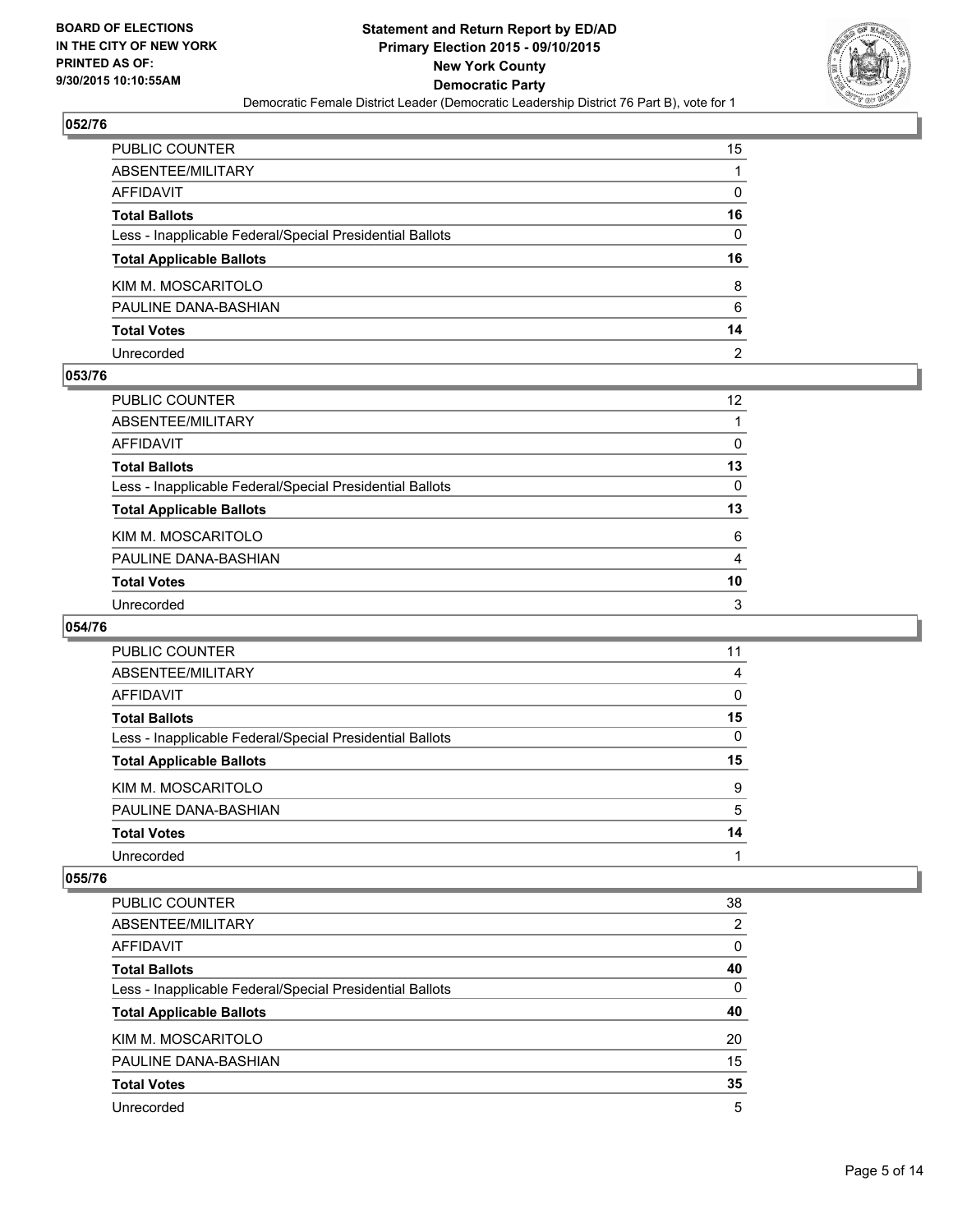

| PUBLIC COUNTER                                           | 5            |
|----------------------------------------------------------|--------------|
| ABSENTEE/MILITARY                                        | $\mathbf{0}$ |
| AFFIDAVIT                                                | $\mathbf{0}$ |
| Total Ballots                                            | 5            |
| Less - Inapplicable Federal/Special Presidential Ballots | $\mathbf{0}$ |
| <b>Total Applicable Ballots</b>                          | 5            |
| KIM M. MOSCARITOLO                                       | 3            |
| PAULINE DANA-BASHIAN                                     | 2            |
| Total Votes                                              | 5            |

## **057/76**

| PUBLIC COUNTER                                           | 14           |
|----------------------------------------------------------|--------------|
| ABSENTEE/MILITARY                                        |              |
| AFFIDAVIT                                                | $\Omega$     |
| Total Ballots                                            | 15           |
| Less - Inapplicable Federal/Special Presidential Ballots | $\mathbf{0}$ |
| <b>Total Applicable Ballots</b>                          | 15           |
| KIM M. MOSCARITOLO                                       | 10           |
| PAULINE DANA-BASHIAN                                     | 2            |
| <b>Total Votes</b>                                       | 12           |
| Unrecorded                                               | 3            |
|                                                          |              |

## **058/76**

| <b>PUBLIC COUNTER</b>                                    | 25 |
|----------------------------------------------------------|----|
| ABSENTEE/MILITARY                                        | 2  |
| AFFIDAVIT                                                | 0  |
| <b>Total Ballots</b>                                     | 27 |
| Less - Inapplicable Federal/Special Presidential Ballots | 0  |
| <b>Total Applicable Ballots</b>                          | 27 |
| KIM M. MOSCARITOLO                                       | 17 |
| PAULINE DANA-BASHIAN                                     | 4  |
| <b>Total Votes</b>                                       | 21 |
| Unrecorded                                               | 6  |

| <b>PUBLIC COUNTER</b>                                    | 25 |
|----------------------------------------------------------|----|
| ABSENTEE/MILITARY                                        | 2  |
| AFFIDAVIT                                                | 0  |
| <b>Total Ballots</b>                                     | 27 |
| Less - Inapplicable Federal/Special Presidential Ballots | 0  |
| <b>Total Applicable Ballots</b>                          | 27 |
| KIM M. MOSCARITOLO                                       | 16 |
| PAULINE DANA-BASHIAN                                     | 7  |
| CALI MADIA (WRITE-IN)                                    | 1  |
| <b>Total Votes</b>                                       | 24 |
| Unrecorded                                               | 3  |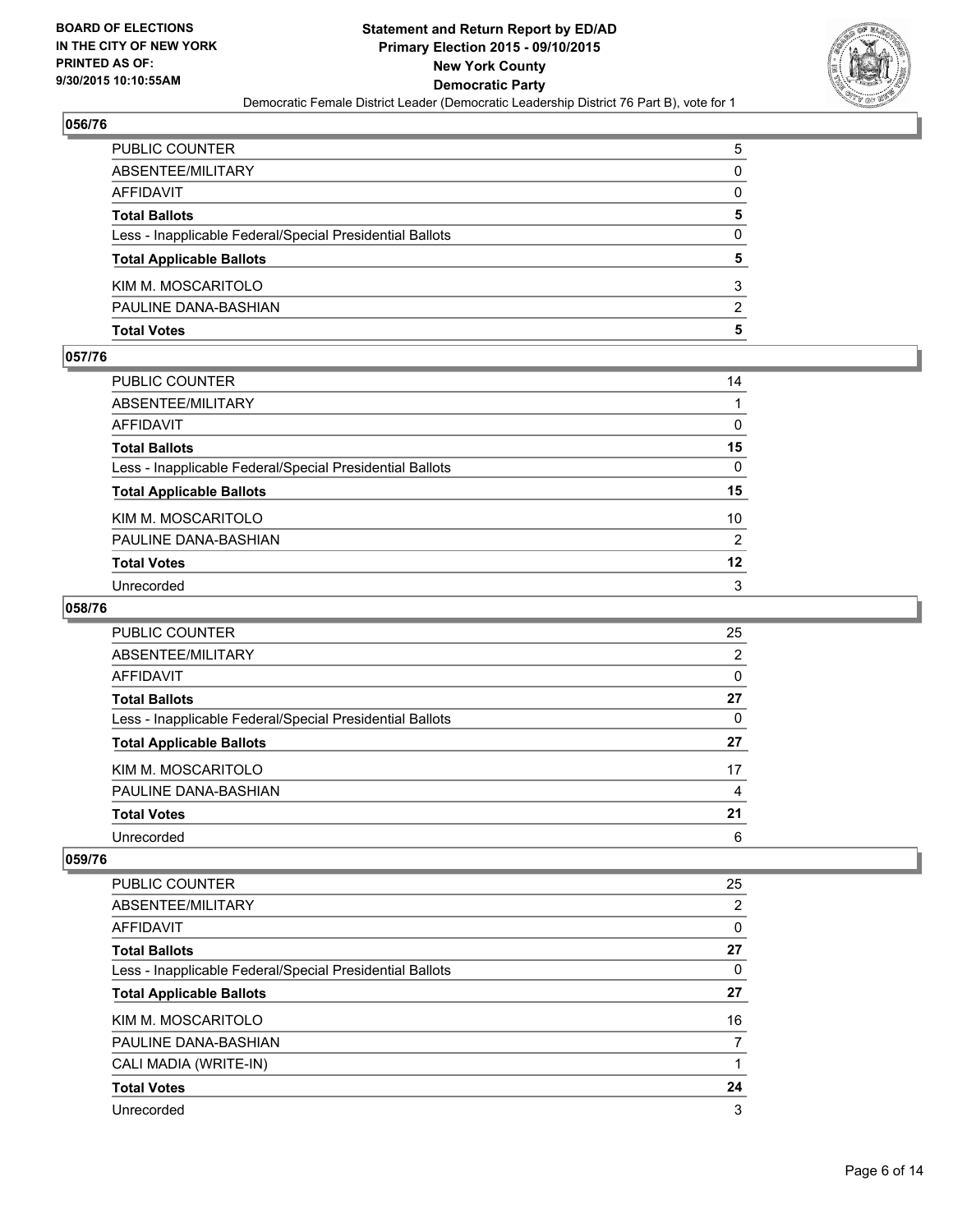

| PUBLIC COUNTER                                           | 16              |
|----------------------------------------------------------|-----------------|
| ABSENTEE/MILITARY                                        | 2               |
| AFFIDAVIT                                                | $\mathbf{0}$    |
| <b>Total Ballots</b>                                     | 18              |
| Less - Inapplicable Federal/Special Presidential Ballots | $\Omega$        |
| <b>Total Applicable Ballots</b>                          | 18              |
| KIM M. MOSCARITOLO                                       | 6               |
| PAULINE DANA-BASHIAN                                     | 12 <sup>2</sup> |
| Total Votes                                              | 18              |

## **061/76**

| Total Votes                                              | 10           |
|----------------------------------------------------------|--------------|
| PAULINE DANA-BASHIAN                                     | 5            |
| KIM M. MOSCARITOLO                                       | 5            |
| <b>Total Applicable Ballots</b>                          | 10           |
| Less - Inapplicable Federal/Special Presidential Ballots | $\mathbf{0}$ |
| Total Ballots                                            | 10           |
| AFFIDAVIT                                                | 0            |
| ABSENTEE/MILITARY                                        |              |
| PUBLIC COUNTER                                           | 9            |
|                                                          |              |

## **062/76**

| PUBLIC COUNTER                                           | 16           |
|----------------------------------------------------------|--------------|
| ABSENTEE/MILITARY                                        | 4            |
| <b>AFFIDAVIT</b>                                         | $\mathbf{0}$ |
| <b>Total Ballots</b>                                     | 20           |
| Less - Inapplicable Federal/Special Presidential Ballots | $\mathbf{0}$ |
| <b>Total Applicable Ballots</b>                          | 20           |
| KIM M. MOSCARITOLO                                       | 8            |
| PAULINE DANA-BASHIAN                                     | 10           |
| <b>Total Votes</b>                                       | 18           |
| Unrecorded                                               | 2            |

| <b>PUBLIC COUNTER</b>                                    | 18 |
|----------------------------------------------------------|----|
| ABSENTEE/MILITARY                                        | 2  |
| AFFIDAVIT                                                | 0  |
| <b>Total Ballots</b>                                     | 20 |
| Less - Inapplicable Federal/Special Presidential Ballots | 0  |
| <b>Total Applicable Ballots</b>                          | 20 |
| KIM M. MOSCARITOLO                                       | 13 |
| PAULINE DANA-BASHIAN                                     | 6  |
| <b>Total Votes</b>                                       | 19 |
|                                                          |    |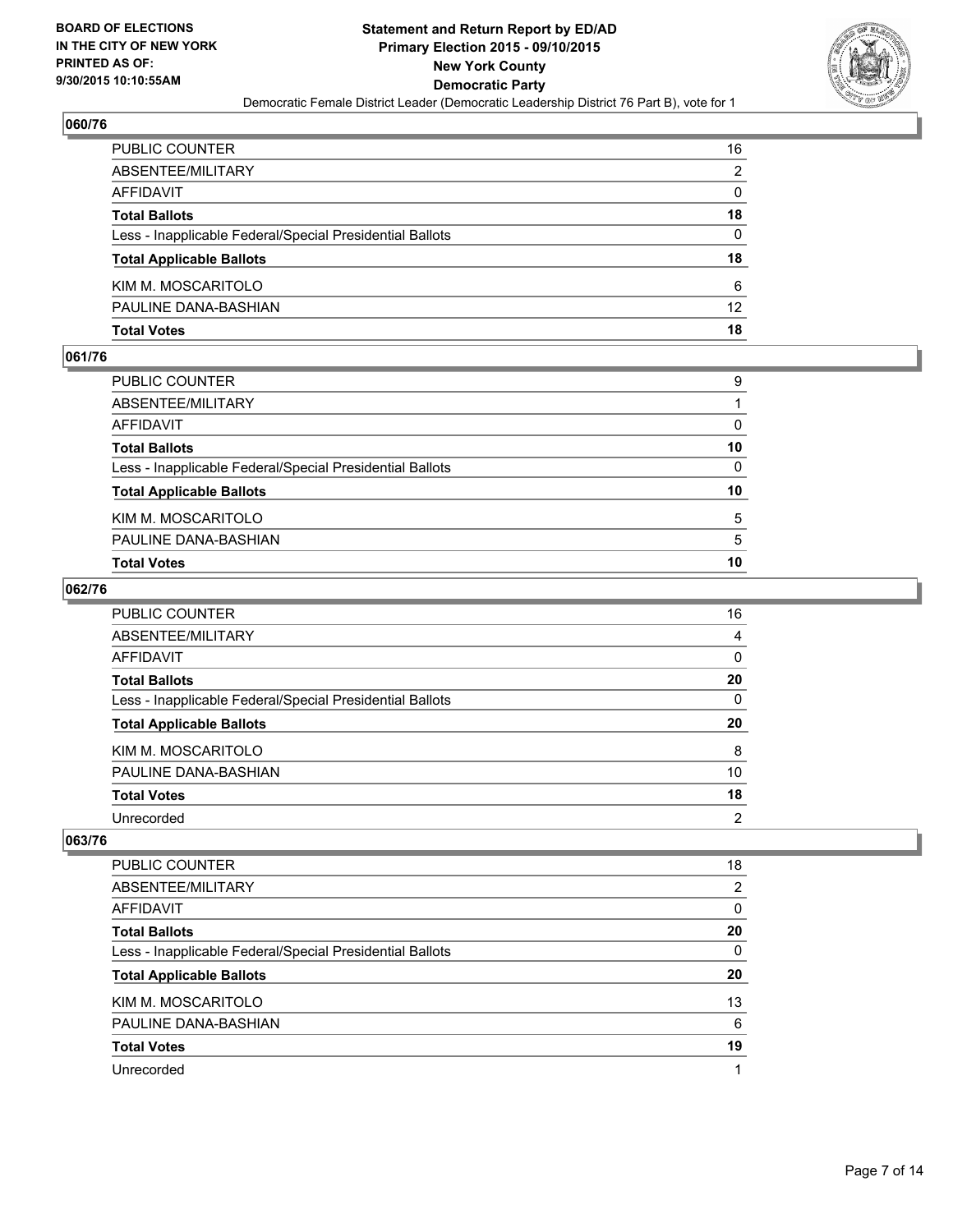

| PUBLIC COUNTER                                           | 15           |
|----------------------------------------------------------|--------------|
| ABSENTEE/MILITARY                                        |              |
| AFFIDAVIT                                                | $\mathbf{0}$ |
| Total Ballots                                            | 16           |
| Less - Inapplicable Federal/Special Presidential Ballots | 0            |
| <b>Total Applicable Ballots</b>                          | 16           |
| KIM M. MOSCARITOLO                                       | 11           |
| PAULINE DANA-BASHIAN                                     | 4            |
| <b>Total Votes</b>                                       | 15           |
| Unrecorded                                               |              |

#### **065/76**

| PUBLIC COUNTER                                           | 37 |
|----------------------------------------------------------|----|
| ABSENTEE/MILITARY                                        |    |
| AFFIDAVIT                                                | 0  |
| <b>Total Ballots</b>                                     | 38 |
| Less - Inapplicable Federal/Special Presidential Ballots | 0  |
| <b>Total Applicable Ballots</b>                          | 38 |
| KIM M. MOSCARITOLO                                       | 19 |
| PAULINE DANA-BASHIAN                                     | 10 |
| ABBYE L. LAURENE (WRITE-IN)                              |    |
| <b>Total Votes</b>                                       | 30 |
| Unrecorded                                               | 8  |
|                                                          |    |

#### **066/76**

| PUBLIC COUNTER                                           | 9  |
|----------------------------------------------------------|----|
| ABSENTEE/MILITARY                                        | 5  |
| AFFIDAVIT                                                | 0  |
| <b>Total Ballots</b>                                     | 14 |
| Less - Inapplicable Federal/Special Presidential Ballots | 0  |
| <b>Total Applicable Ballots</b>                          | 14 |
| KIM M. MOSCARITOLO                                       | 11 |
| PAULINE DANA-BASHIAN                                     | 3  |
| <b>Total Votes</b>                                       | 14 |

| <b>PUBLIC COUNTER</b>                                    | 12             |
|----------------------------------------------------------|----------------|
| ABSENTEE/MILITARY                                        | 0              |
| AFFIDAVIT                                                | 0              |
| <b>Total Ballots</b>                                     | 12             |
| Less - Inapplicable Federal/Special Presidential Ballots | 0              |
| <b>Total Applicable Ballots</b>                          | 12             |
| KIM M. MOSCARITOLO                                       | 5              |
| PAULINE DANA-BASHIAN                                     | 5              |
| <b>Total Votes</b>                                       | 10             |
| Unrecorded                                               | $\overline{2}$ |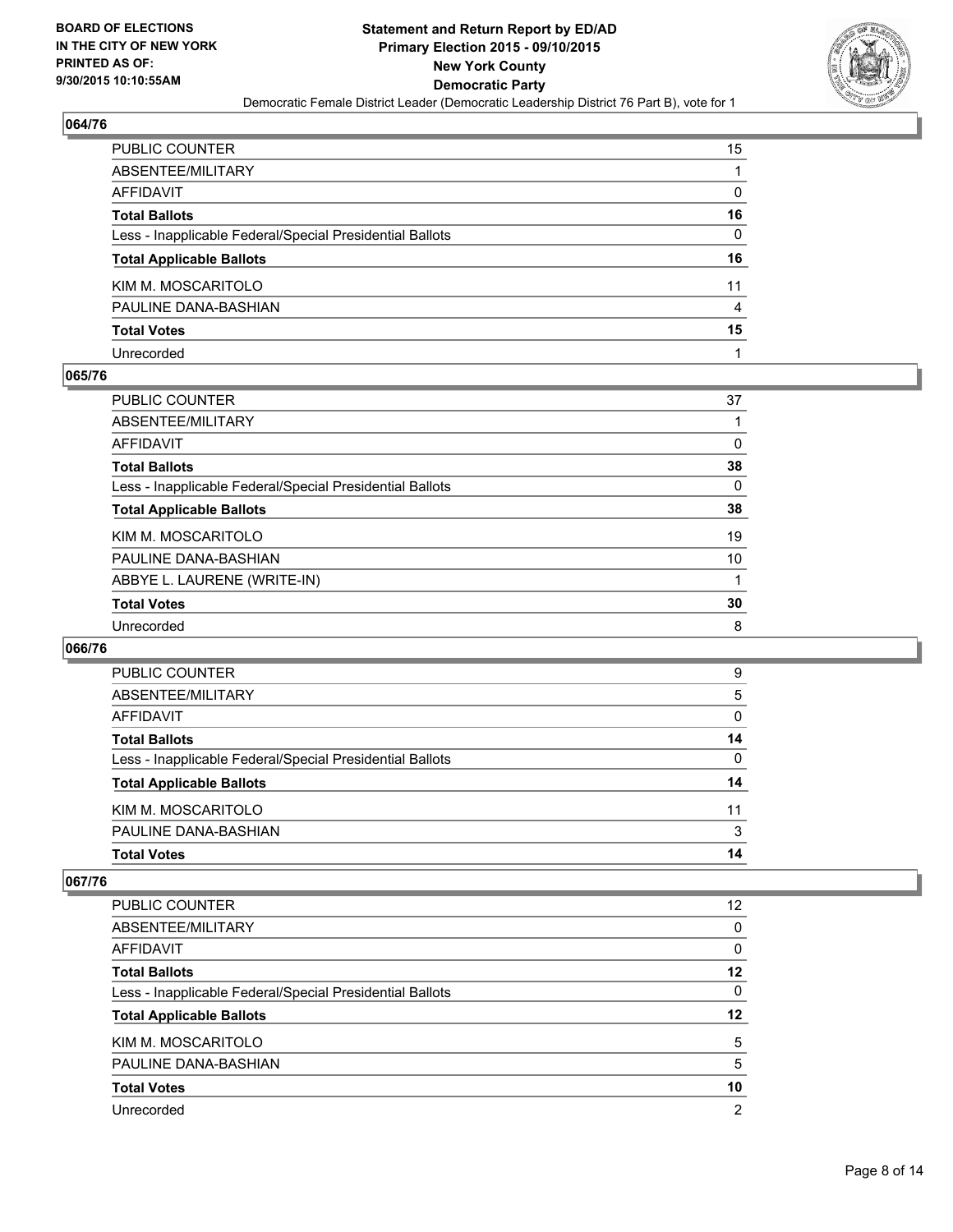

| PUBLIC COUNTER                                           | 21           |
|----------------------------------------------------------|--------------|
| ABSENTEE/MILITARY                                        | 3            |
| AFFIDAVIT                                                | 0            |
| Total Ballots                                            | 24           |
| Less - Inapplicable Federal/Special Presidential Ballots | $\mathbf{0}$ |
| <b>Total Applicable Ballots</b>                          | 24           |
| KIM M. MOSCARITOLO                                       | 15           |
| PAULINE DANA-BASHIAN                                     | 9            |
| Total Votes                                              | 24           |

## **069/76**

| PUBLIC COUNTER                                           | 29       |
|----------------------------------------------------------|----------|
| ABSENTEE/MILITARY                                        | 3        |
| AFFIDAVIT                                                | $\Omega$ |
| <b>Total Ballots</b>                                     | 32       |
| Less - Inapplicable Federal/Special Presidential Ballots | $\Omega$ |
| <b>Total Applicable Ballots</b>                          | 32       |
| KIM M. MOSCARITOLO                                       | 15       |
| PAULINE DANA-BASHIAN                                     | 11       |
| <b>Total Votes</b>                                       | 26       |
| Unrecorded                                               | 6        |
|                                                          |          |

## **070/76**

| <b>PUBLIC COUNTER</b>                                    | 16 |
|----------------------------------------------------------|----|
| ABSENTEE/MILITARY                                        | 0  |
| AFFIDAVIT                                                | 0  |
| <b>Total Ballots</b>                                     | 16 |
| Less - Inapplicable Federal/Special Presidential Ballots | 0  |
| <b>Total Applicable Ballots</b>                          | 16 |
| KIM M. MOSCARITOLO                                       | 5  |
| PAULINE DANA-BASHIAN                                     | 5  |
| <b>Total Votes</b>                                       | 10 |
| Unrecorded                                               | 6  |

| PUBLIC COUNTER                                           | 16 |
|----------------------------------------------------------|----|
| ABSENTEE/MILITARY                                        | 2  |
| AFFIDAVIT                                                | 0  |
| <b>Total Ballots</b>                                     | 18 |
| Less - Inapplicable Federal/Special Presidential Ballots | 0  |
| <b>Total Applicable Ballots</b>                          | 18 |
| KIM M. MOSCARITOLO                                       | 12 |
| PAULINE DANA-BASHIAN                                     | 6  |
| <b>Total Votes</b>                                       | 18 |
|                                                          |    |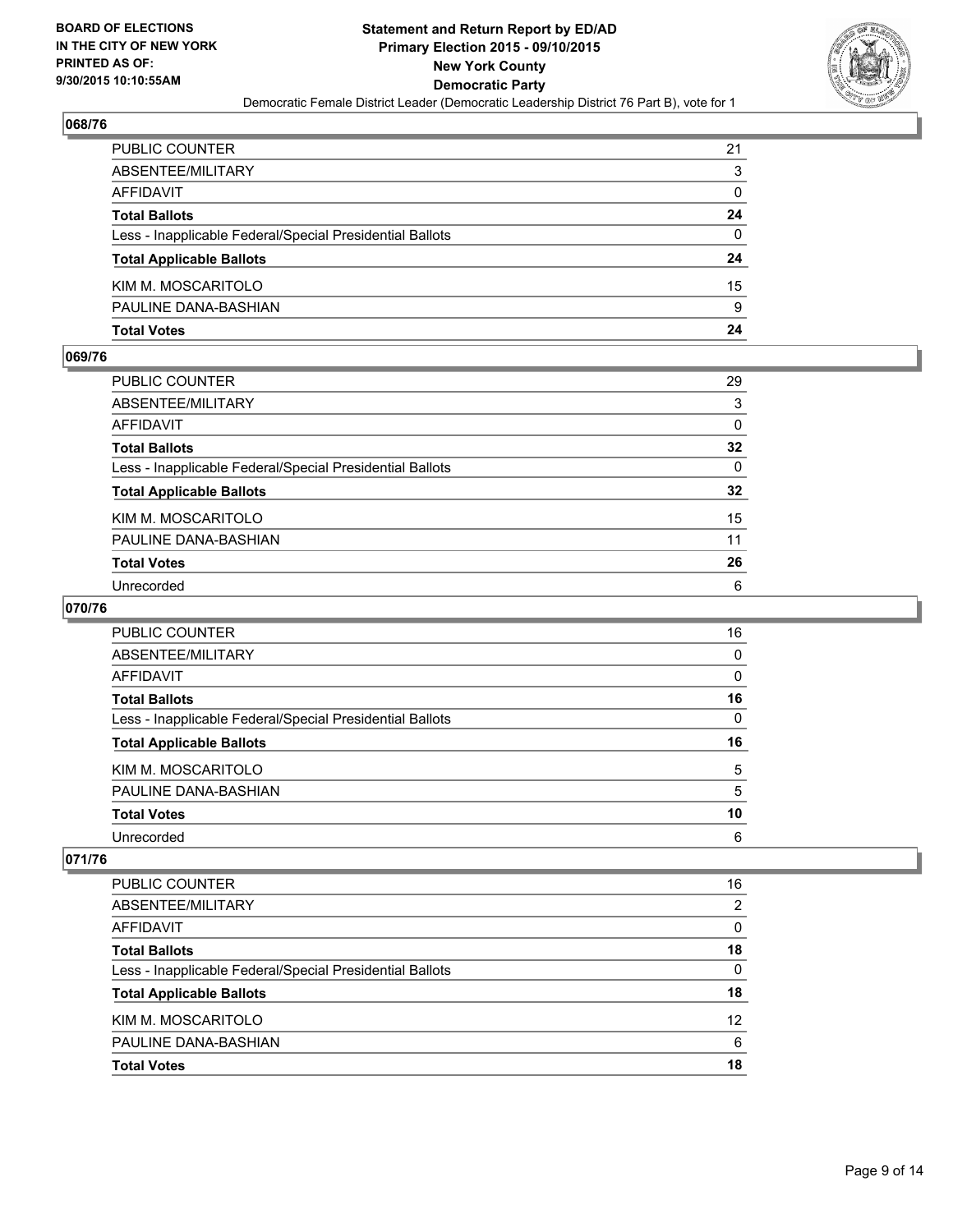

| PUBLIC COUNTER                                           | 30              |
|----------------------------------------------------------|-----------------|
| ABSENTEE/MILITARY                                        | 4               |
| AFFIDAVIT                                                | $\Omega$        |
| Total Ballots                                            | 34              |
| Less - Inapplicable Federal/Special Presidential Ballots | 0               |
| <b>Total Applicable Ballots</b>                          | 34              |
| KIM M. MOSCARITOLO                                       | 16              |
| PAULINE DANA-BASHIAN                                     | 16              |
| <b>Total Votes</b>                                       | $32\phantom{a}$ |
| Unrecorded                                               | $\overline{2}$  |

#### **073/76**

| PUBLIC COUNTER                                           | 24 |
|----------------------------------------------------------|----|
| ABSENTEE/MILITARY                                        | 4  |
| AFFIDAVIT                                                | 0  |
| Total Ballots                                            | 28 |
| Less - Inapplicable Federal/Special Presidential Ballots | 0  |
| <b>Total Applicable Ballots</b>                          | 28 |
| KIM M. MOSCARITOLO                                       | 9  |
| PAULINE DANA-BASHIAN                                     | 13 |
| SUSAN ARMSTRONG (WRITE-IN)                               |    |
| UNATTRIBUTABLE WRITE-IN (WRITE-IN)                       | 1  |
| <b>Total Votes</b>                                       | 24 |
| Unrecorded                                               | 4  |
|                                                          |    |

#### **074/76**

| <b>PUBLIC COUNTER</b>                                    | 12 <sup>2</sup> |
|----------------------------------------------------------|-----------------|
| ABSENTEE/MILITARY                                        | 0               |
| AFFIDAVIT                                                | 0               |
| <b>Total Ballots</b>                                     | 12              |
| Less - Inapplicable Federal/Special Presidential Ballots | $\Omega$        |
| <b>Total Applicable Ballots</b>                          | 12              |
| KIM M. MOSCARITOLO                                       | 8               |
| PAULINE DANA-BASHIAN                                     | 3               |
| <b>Total Votes</b>                                       | 11              |
|                                                          |                 |

| PUBLIC COUNTER                                           | 27             |
|----------------------------------------------------------|----------------|
| ABSENTEE/MILITARY                                        | 0              |
| AFFIDAVIT                                                | 0              |
| <b>Total Ballots</b>                                     | 27             |
| Less - Inapplicable Federal/Special Presidential Ballots | 0              |
| <b>Total Applicable Ballots</b>                          | 27             |
| KIM M. MOSCARITOLO                                       | 19             |
| PAULINE DANA-BASHIAN                                     | 6              |
| <b>Total Votes</b>                                       | 25             |
| Unrecorded                                               | $\overline{2}$ |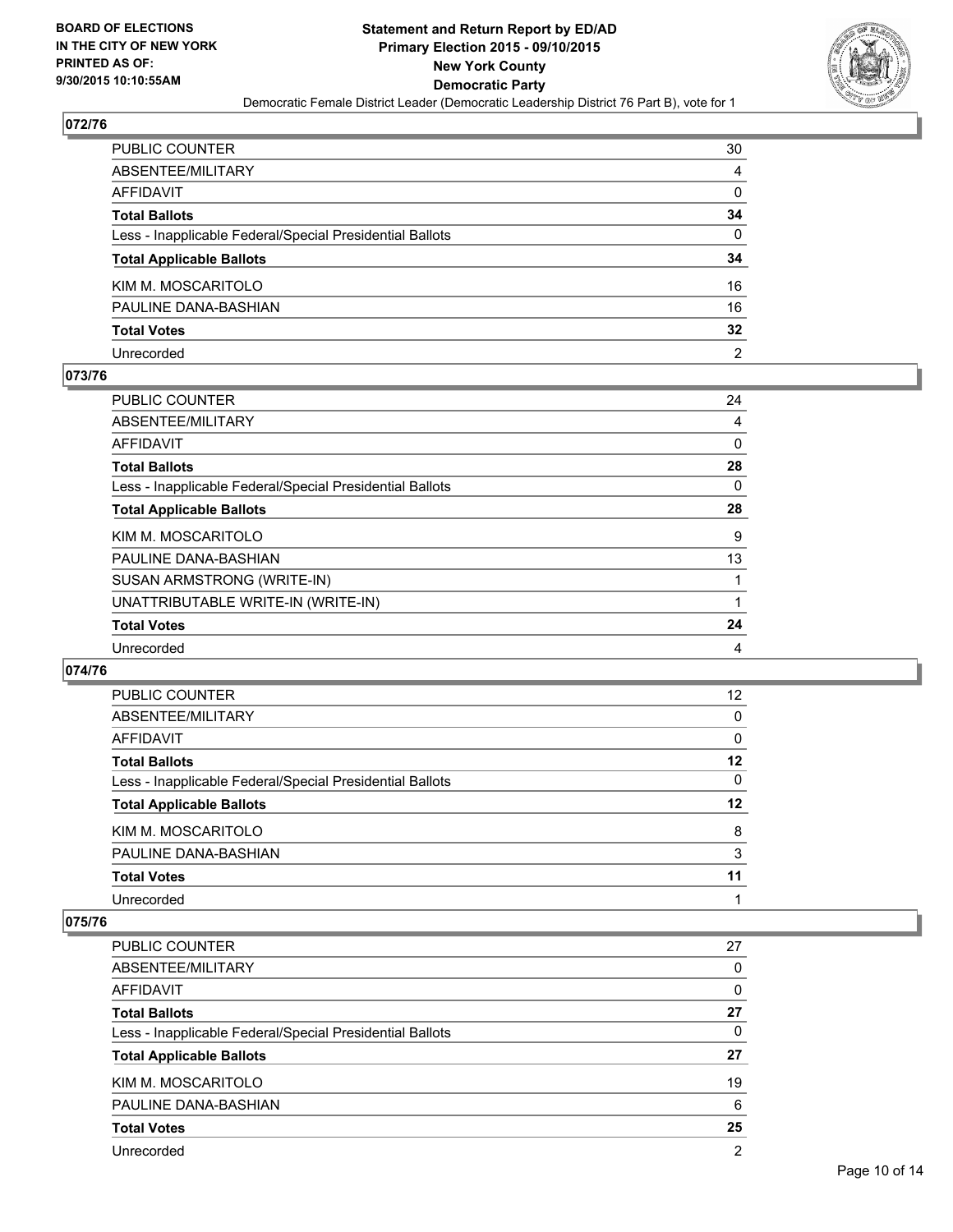

| PUBLIC COUNTER                                           | 16              |
|----------------------------------------------------------|-----------------|
| ABSENTEE/MILITARY                                        | $\mathbf{0}$    |
| AFFIDAVIT                                                | $\Omega$        |
| Total Ballots                                            | 16              |
| Less - Inapplicable Federal/Special Presidential Ballots | 0               |
| <b>Total Applicable Ballots</b>                          | 16              |
| KIM M. MOSCARITOLO                                       | 10 <sup>°</sup> |
| PAULINE DANA-BASHIAN                                     | 5               |
| <b>Total Votes</b>                                       | 15              |
| Unrecorded                                               |                 |

# **077/76**

| 29           |
|--------------|
| $\Omega$     |
| 0            |
| 29           |
| $\mathbf{0}$ |
| 29           |
| 11           |
| 15           |
|              |
| 26           |
|              |

## **078/76**

| PUBLIC COUNTER                                           | 28 |
|----------------------------------------------------------|----|
| ABSENTEE/MILITARY                                        | 3  |
| AFFIDAVIT                                                | 0  |
| <b>Total Ballots</b>                                     | 31 |
| Less - Inapplicable Federal/Special Presidential Ballots | 0  |
| <b>Total Applicable Ballots</b>                          | 31 |
| KIM M. MOSCARITOLO                                       | 19 |
| PAULINE DANA-BASHIAN                                     | 8  |
| <b>Total Votes</b>                                       | 27 |
| Unrecorded                                               | 4  |

| PUBLIC COUNTER                                           | 17 |
|----------------------------------------------------------|----|
| ABSENTEE/MILITARY                                        |    |
| AFFIDAVIT                                                | 0  |
| <b>Total Ballots</b>                                     | 18 |
| Less - Inapplicable Federal/Special Presidential Ballots | 0  |
| <b>Total Applicable Ballots</b>                          | 18 |
| KIM M. MOSCARITOLO                                       | 11 |
| PAULINE DANA-BASHIAN                                     |    |
| <b>Total Votes</b>                                       | 18 |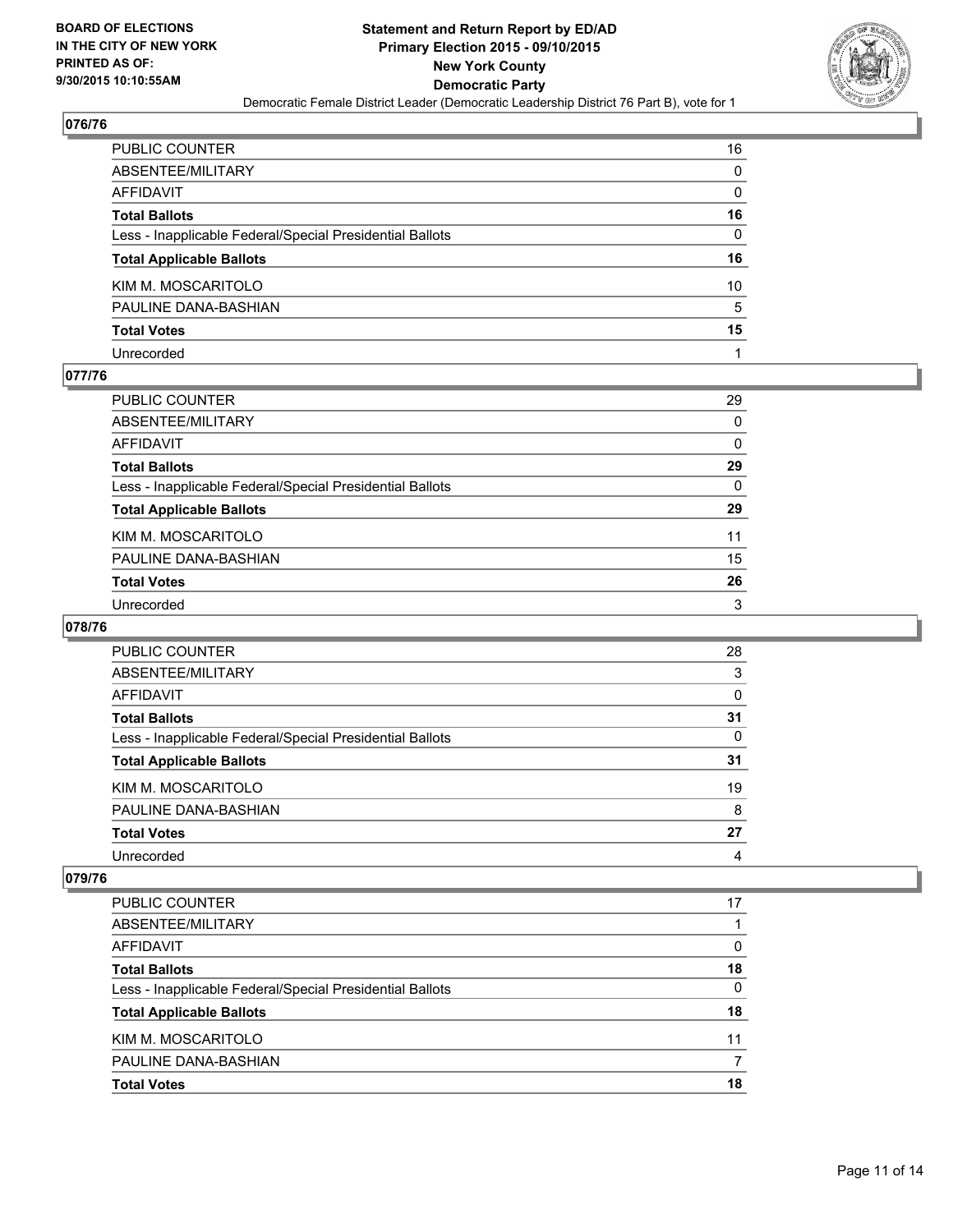

| PUBLIC COUNTER                                           | 14           |
|----------------------------------------------------------|--------------|
| ABSENTEE/MILITARY                                        |              |
| AFFIDAVIT                                                | $\mathbf{0}$ |
| Total Ballots                                            | 15           |
| Less - Inapplicable Federal/Special Presidential Ballots | 0            |
| <b>Total Applicable Ballots</b>                          | 15           |
| KIM M. MOSCARITOLO                                       | 11           |
| PAULINE DANA-BASHIAN                                     | 3            |
| <b>Total Votes</b>                                       | 14           |
| Unrecorded                                               |              |

## **081/76**

| PUBLIC COUNTER                                           | 15              |
|----------------------------------------------------------|-----------------|
| ABSENTEE/MILITARY                                        | 0               |
| AFFIDAVIT                                                | 0               |
| Total Ballots                                            | 15              |
| Less - Inapplicable Federal/Special Presidential Ballots | 0               |
| <b>Total Applicable Ballots</b>                          | 15              |
| KIM M. MOSCARITOLO                                       | 12 <sup>2</sup> |
| PAULINE DANA-BASHIAN                                     | 2               |
| <b>Total Votes</b>                                       | 14              |
| Unrecorded                                               | 1               |

#### **088/76**

| PUBLIC COUNTER                                           | 16 |
|----------------------------------------------------------|----|
| ABSENTEE/MILITARY                                        | 2  |
| AFFIDAVIT                                                | 0  |
| <b>Total Ballots</b>                                     | 18 |
| Less - Inapplicable Federal/Special Presidential Ballots | 0  |
| <b>Total Applicable Ballots</b>                          | 18 |
| KIM M. MOSCARITOLO                                       | 10 |
| PAULINE DANA-BASHIAN                                     | 6  |
| <b>Total Votes</b>                                       | 16 |
| Unrecorded                                               | 2  |
|                                                          |    |

| PUBLIC COUNTER                                           | 15 |
|----------------------------------------------------------|----|
| ABSENTEE/MILITARY                                        | 0  |
| <b>AFFIDAVIT</b>                                         | 0  |
| <b>Total Ballots</b>                                     | 15 |
| Less - Inapplicable Federal/Special Presidential Ballots | 0  |
| <b>Total Applicable Ballots</b>                          | 15 |
| KIM M. MOSCARITOLO                                       | 8  |
| PAULINE DANA-BASHIAN                                     | 5  |
| <b>Total Votes</b>                                       | 13 |
| Unrecorded                                               | 2  |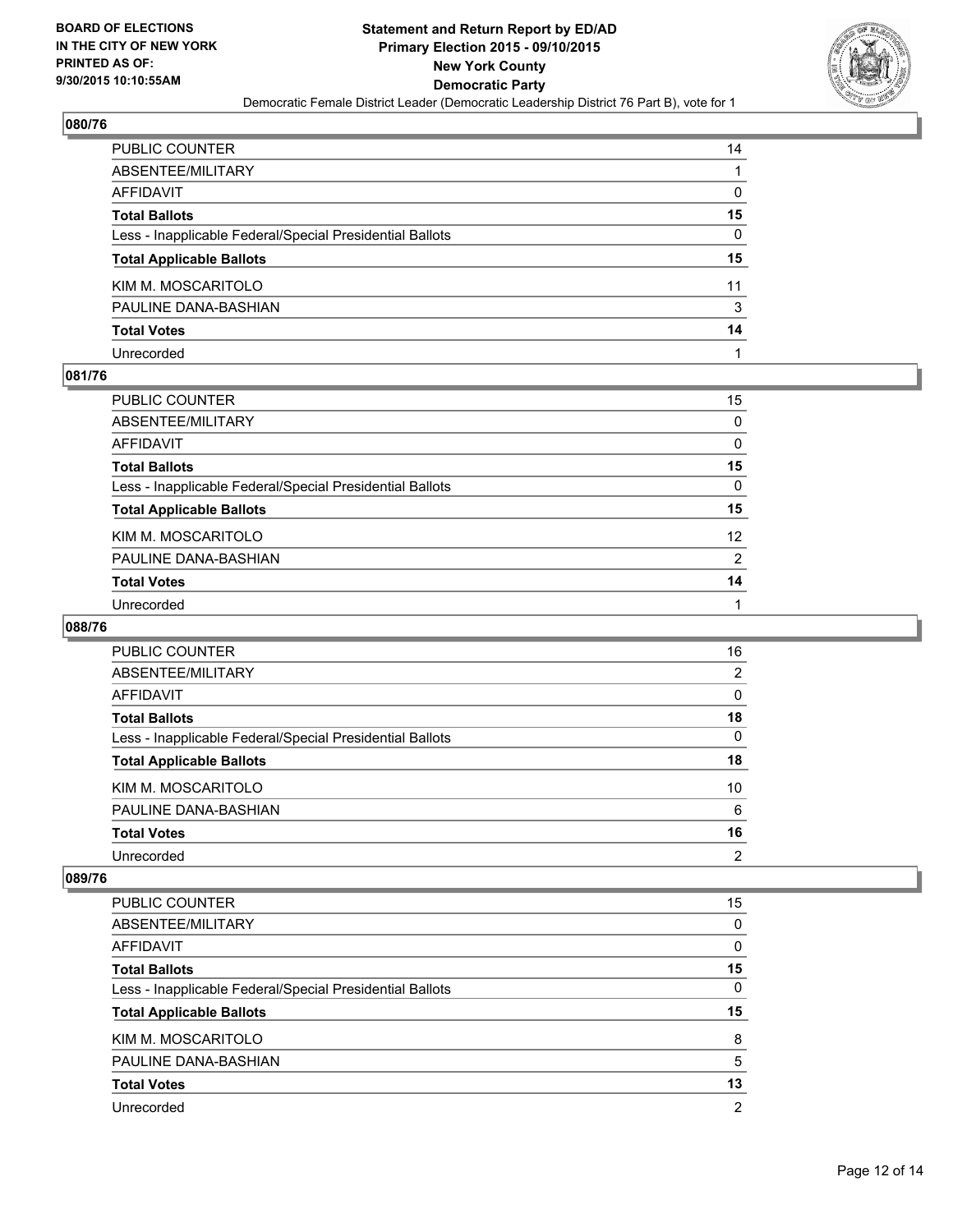

| PUBLIC COUNTER                                           | 16       |
|----------------------------------------------------------|----------|
| ABSENTEE/MILITARY                                        | 0        |
| AFFIDAVIT                                                | $\Omega$ |
| <b>Total Ballots</b>                                     | 16       |
| Less - Inapplicable Federal/Special Presidential Ballots | $\Omega$ |
| <b>Total Applicable Ballots</b>                          | 16       |
| KIM M. MOSCARITOLO                                       |          |
|                                                          |          |
| PAULINE DANA-BASHIAN                                     |          |
| <b>Total Votes</b>                                       | 14       |